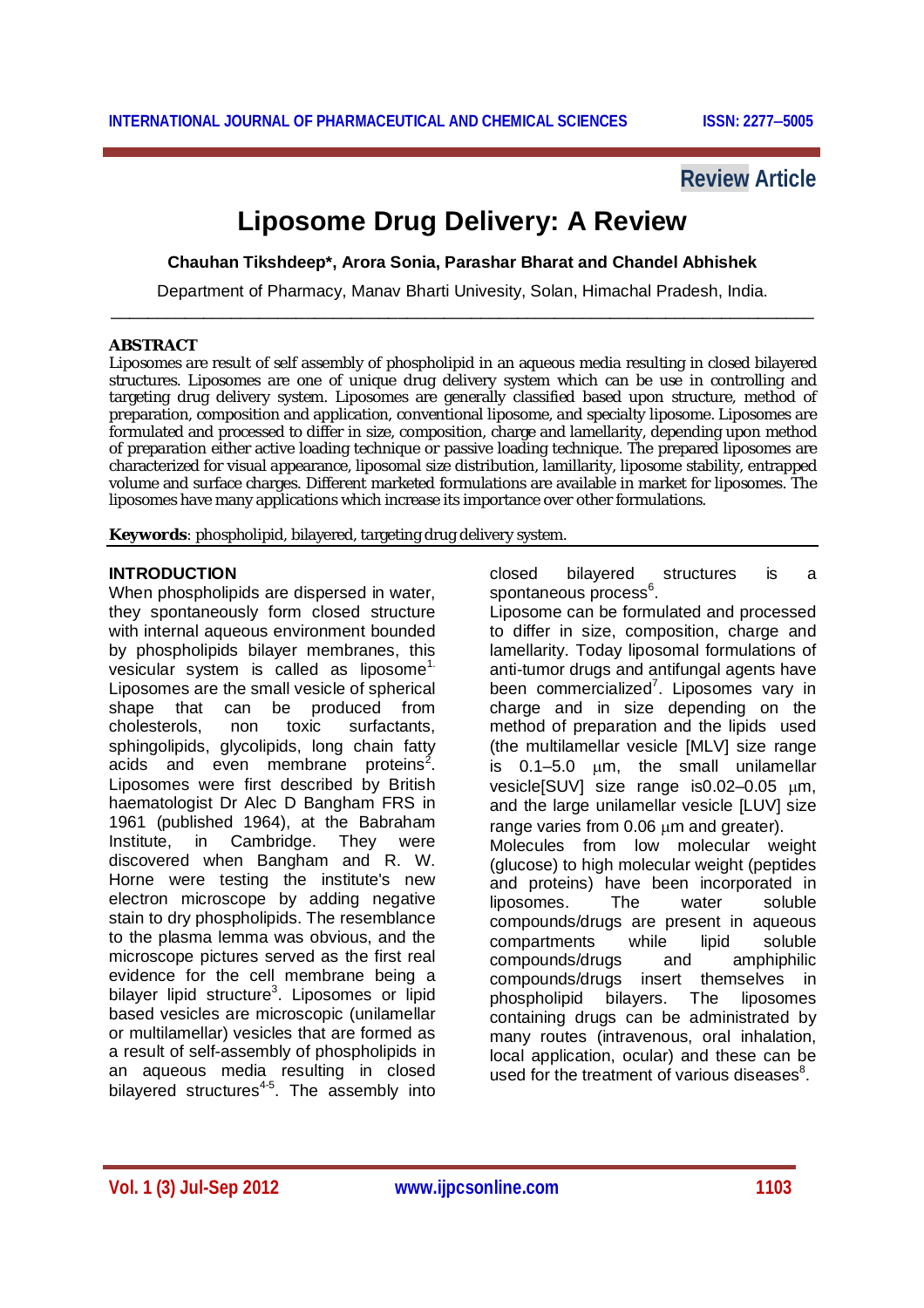

**Fig. 1: Liposome for Drug delivery**

Liposomes can target a drug to the intended site of action in the body thus enhancing its efficacy. Liposomes can act as a depot from which the entrapped compound is slowly released over time; such a sustained release process can be exploited to maintain therapeutic drug levels in blood stream. Thus liposome surfaces can be readily modified by attaching polyethylene glycol (PEG) units to the bilayer, the circulation time of liposomes in the bloodstream is increased dramatically. Liposome can be formulated and processed to differ in size, composition, charge and lamellarity. To date liposomal formulations of anti-tumor drugs and antifungal agents have been commercialized (fig.1), all these parameters determine the fate of liposomes on the shelf and in vivo.

#### **Reasons to Use Liposomes as Drug Carriers**

**Solubilisation-** Liposomes may solubilise lipophilic drugs that would otherwise be difficult to administer intravenously.

**Protection-** Liposome-encapsulated drugs are inaccessible to metabolising enzymes; conversely, body components (such as erythrocytes or tissues at the injection site) are not directly exposed to the full dose of the drug.

**Duration of action-** Liposomes can prolong drug action by slowly releasing the drug in the body.

Directing potential Targeting options change the distribution of the drug through the body.

**Internalisation-** Liposomes are endocytosed or phagocytosed by cells, opening up opportunities to use 'liposomedependent drugs'. Lipid based structures (not necessarily liposomes) are also able to bring plasmid material into the cell through the same mechanism (non-viral transfection systems).

**Amplification-** Liposomes can be used as adjuvant in vaccine formulations.<sup>9</sup>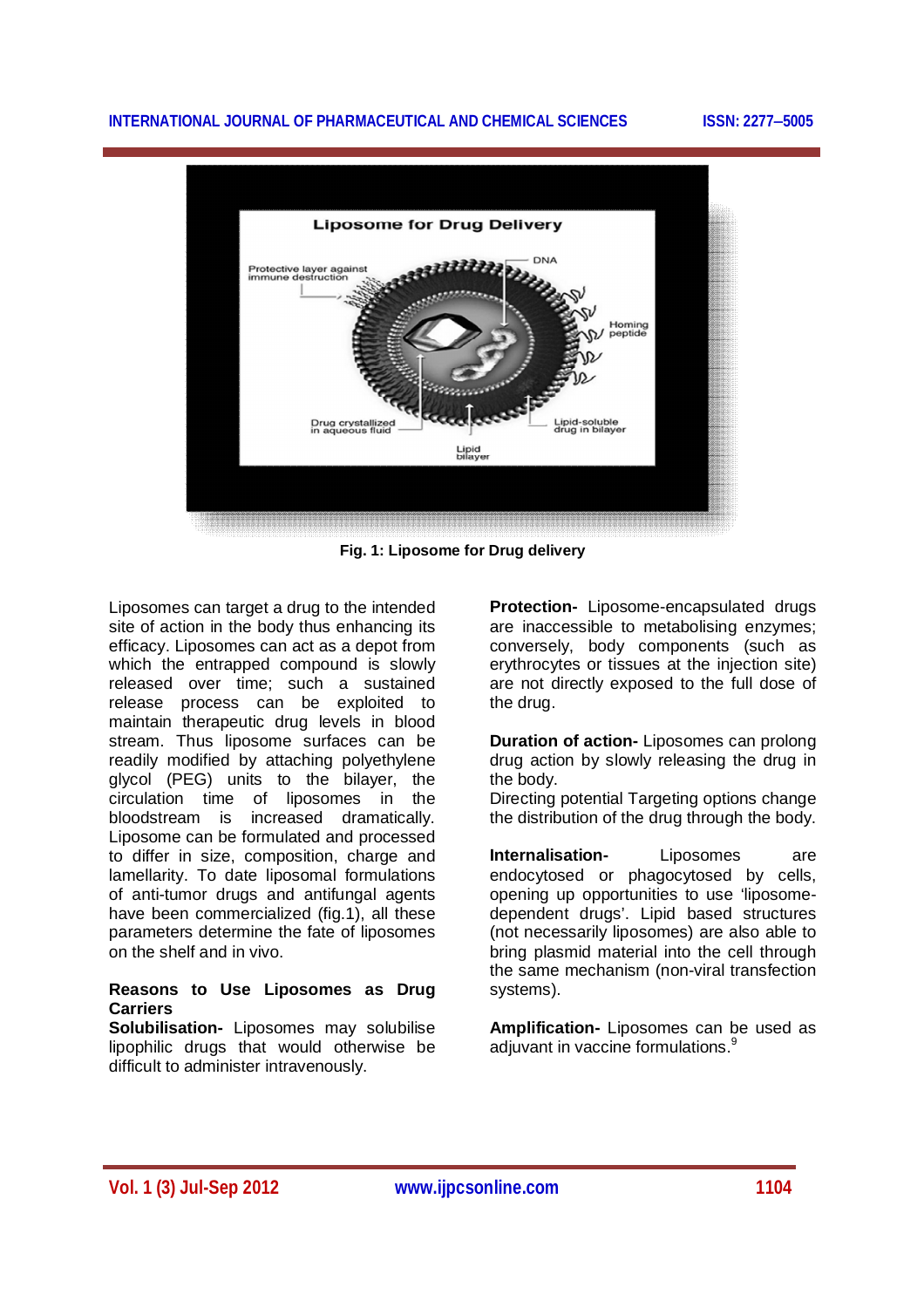#### **CLASSIFICATION OF LIPOSOMES**

Liposomes are classified on the basis of:

- 1. Structure.
- 2. Method of preparation.
- 3. Composition and application.
- 4. Conventional liposome.
- 5. Specialty liposome.

#### **1. Classification Based on Structure (Table 1)**

#### **Table 1: Vesicle Types with their Size and Number of Lipid Layers**

| Vesicle type       | <b>Abbreviation</b> | <b>Diameter size</b>     | No. of lipid bilayer          |
|--------------------|---------------------|--------------------------|-------------------------------|
| Unilamellar        | UV                  | All size ranges          | One                           |
| Small Unilamellar  | <b>SUV</b>          | 20-100 nm                | One                           |
| Medium Unilamellar | <b>MUV</b>          | More than 100 nm         | One                           |
| Large Unilamellar  | LUV                 | More than 100 nm         | One                           |
| Giant Unilamellar  | GUV                 | More than 1 micrometer   | One                           |
| Oligolamellar      | OLV                 | $0.1 - 1$ micrometer     |                               |
| Multilamellar      | <b>MLV</b>          | More than 0.5 micrometer | $5 - 25$                      |
| Multi vesicular    | MV                  | More than 1 micrometer   | Multi compartmental structure |

#### **2. Based on Method of Preparation (Table 2)**

#### **Table 2: Different Preparation Methods and the Vesicles Formed by these Methods**

| <b>Method of preparation</b>                                              | Vesicle type   |
|---------------------------------------------------------------------------|----------------|
| Single or oligo lamellar vesicle made by reverse phase evaporation method | <b>REVS</b>    |
| Multi lamellar vesicle made by reverse phase evaporation method           | <b>MLV-REV</b> |
| Stable pluri lamellar vesicle                                             | <b>SPLV</b>    |
| Frozen and thawed multi lamellar vesicle                                  | <b>FATMLV</b>  |
| Vesicle prepared by extrusion technique                                   | <b>VFT</b>     |
| Dehydration-Rehydration method                                            | <b>DRV</b>     |

#### **3. Based on Composition and Application (Table 3)**

#### **Table 3: Different Liposome with their Compositions**

| <b>Type of liposome</b>   | <b>Abbreviation</b> | <b>Composition</b>                                                   |
|---------------------------|---------------------|----------------------------------------------------------------------|
| Conventional liposome     |                     | Neutral of negatively charge phospholipids and cholesterol           |
| Fusogenic liposome        | <b>RSVE</b>         | Reconstituted sendai virus enveops                                   |
| pH sensitive liposomes    |                     | Phospholipids such as PER or DOPE with either CHEMS or OA            |
| Cationic liposome         |                     | Cationic lipid with DOPE                                             |
| Long circulatory liposome | LCL                 | Neutral high temp, cholesterol and 5-10% PEG, DSP                    |
| Immune liposome           |                     | CL or LCL with attached monoclonal antibody or recognition sequences |

#### **4. Based Upon Conventional Liposome**

- 1- Stabilize natural lecithin (PC) mixtures
- 2- Synthetic identical, chain phospholipids
- 3- Glycolipids containing liposome

#### **5. Based Upon Specialty Liposome**

- 1- Bipolar fatty acid
- 2- Antibody directed liposome.
- 3- Methyl/ Methylene x- linked liposome.
- 4- Lipoprotein coated liposome.
- 5- Carbohydrate coated liposome.
- 6- Multiple encapsulated liposome.<sup>10</sup>

### **METHOD OF PREPERATION Preparation of liposomes**

The preparation of all types of vesicular systems requires the input of energy<sup>11</sup>. Generally all the methods of liposome preparation involve three basic stages

- 1. Drying down of mixture of lipids from an organic solvent.
- 2. Dispersion of lipids in aqueous media.
- 3. Separation and purification of resultant liposomes.<sup>12</sup>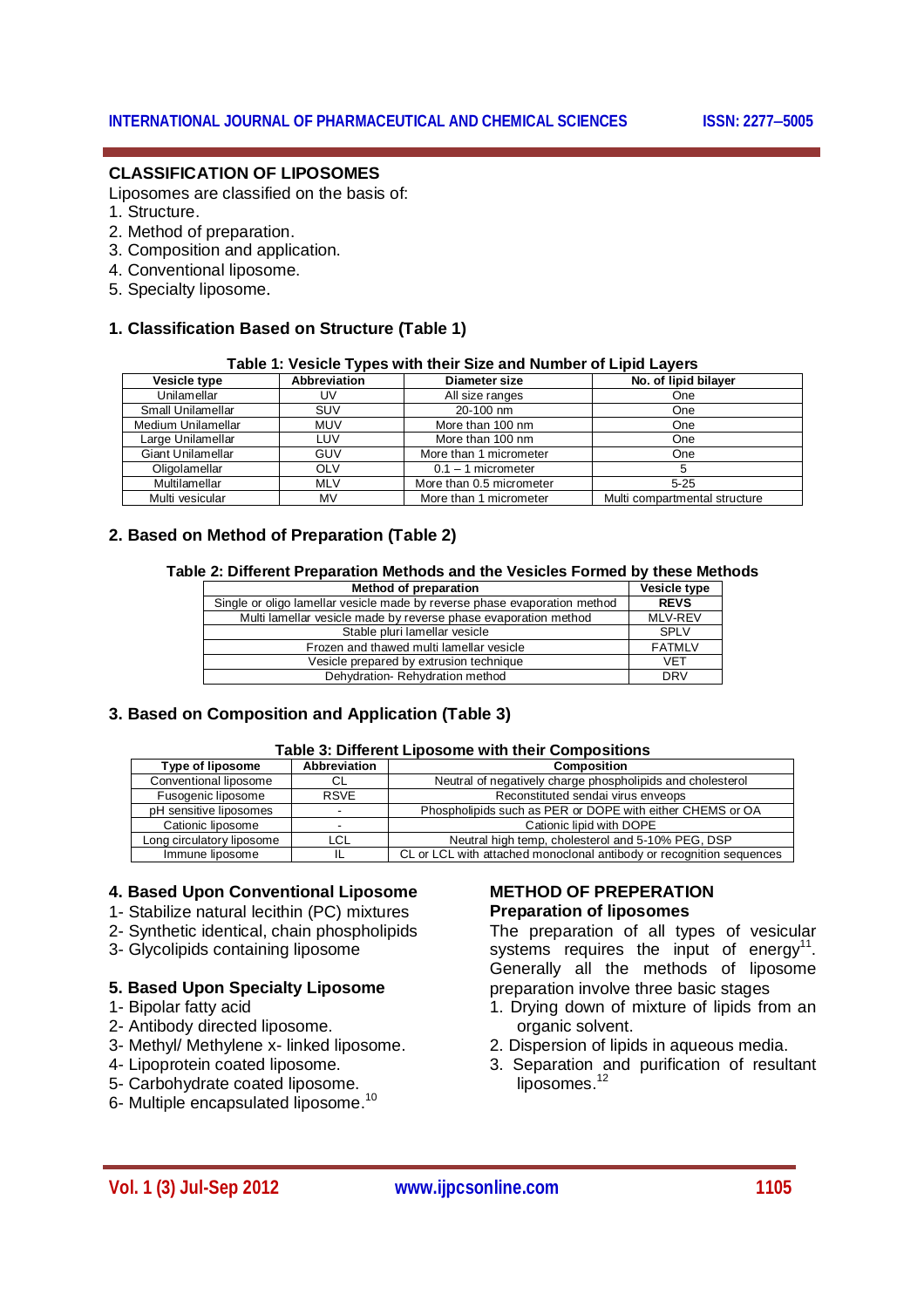

#### **The various methods of preparations of liposomes are as under<sup>13</sup> .**

**Vol. 1 (3) Jul-Sep 2012 www.ijpcsonline.com 1106**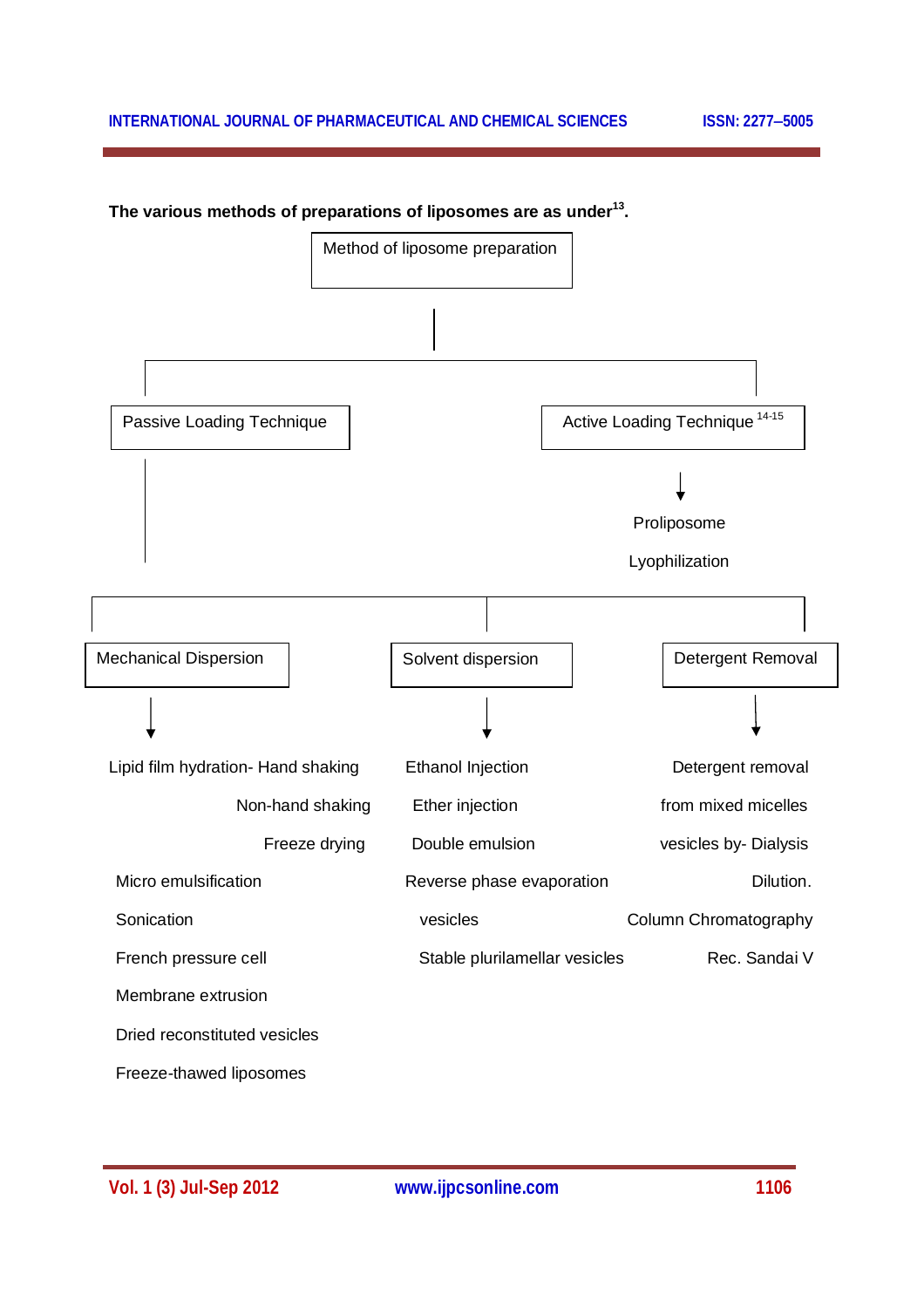#### **A. Passive loading technique 1. Mechanical dispersion Lipid Hydration Method**

(a) This is the most widely used method for the preparation of MLV. The method involves drying a solution of lipids so that a thin film is formed at the bottom of round bottom flask and then hydrating the film by adding aqueous buffer and vortexing the dispersion for some time. The hydration step is done at a temperature above the gelliquid crystalline transition temperature Tc of the lipid or above the Tc of the highest melting component in the lipid mixture. The compounds to be encapsulated are added either to aqueous buffer or to organic solvent containing lipids depending upon their solubilities. MLV are simple to prepare by this method and a variety of substances can be encapsulated in these liposomes. The drawbacks of the method are low internal volume, low encapsulation efficiency and the size distribution is heterogeneous<sup>16</sup>.

(b) MLVs with high encapsulation efficiency can be prepared by hydrating the lipids in the presence of an immiscible organic solvent (petroleum ether, diethyl ether). The contents are emulsified by vigorous vortexing or sonication. The organic solvent is removed by passing a stream of nitrogen gas over the mixture. MLVs are formed immediately in the aqueous phase after the removal of organic solvent<sup>17-18</sup>.

#### **Microemulsification**<sup>19</sup>

This method is provided for preparing small lipid vesicles in commercial quantities by microemulsifying lipid compositions using very high shear forces generated in a homogenizing apparatus operated at high pressures at a selected temperature. At least 20 circulations (approximately 10 minutes) but not greater than 200 circulations (100 minutes) are sufficient to produce a micro emulsion of small vesicles suitable for biological application.

#### **Sonication**

Here MLVs are sonicated either with a bath type sonicator or a probe sonicator under an inert atmosphere. The main drawbacks of this method are very low internal volume/encapsulation efficiency, possibly degradation of phospholipids and compounds to be encapsulated, exclusion of large molecules, metal contamination from probe tip and presence of MLV alongwith SUV. Recently, Oezden and Hasirci (1991) prepared a polymer coated liposomes by this method.

### **French Pressure Cell Method**

The method involves the extrusion of MLV at 20,000 psi at 4°C through a small orifice. The method has several advantages over sonication method. The method is simple rapid, reproducible and involves gentle handling of unstable materials<sup>20</sup>. The resulting liposomes are somewhat larger than sonicated SUVs. The drawbacks of the method are that the temperature is difficult to achieve and the working volumes are relatively small (about 50 mL maximum).

#### **Membrane extrusion**<sup>21</sup>

A suspension of heterogeneous size liposomes is passed through a polymer filter having a web-like construction providing a network of interconnected, tortuous-path capillary pore, and a membrane thickness of at least about 100 microns. The processed liposomes have selected average size less than about 0.4 microns, and a narrow size distribution.

#### **Dried reconstituted vesicles**<sup>22</sup>

In Dried reconstituted vesicles method preformed liposomes are added to an aqueous solution containing an active agent or are mixed with a lyophilized protein, followed by dehydration of mixture.

#### **Freeze-Thaw Method**

SUVs are rapidly frozen and followed by slow thawing. The brief sonication disperses aggregated materials to LUV. The formation of unilamellar vesicles is due to the fusion of SUV during the processes of freezing and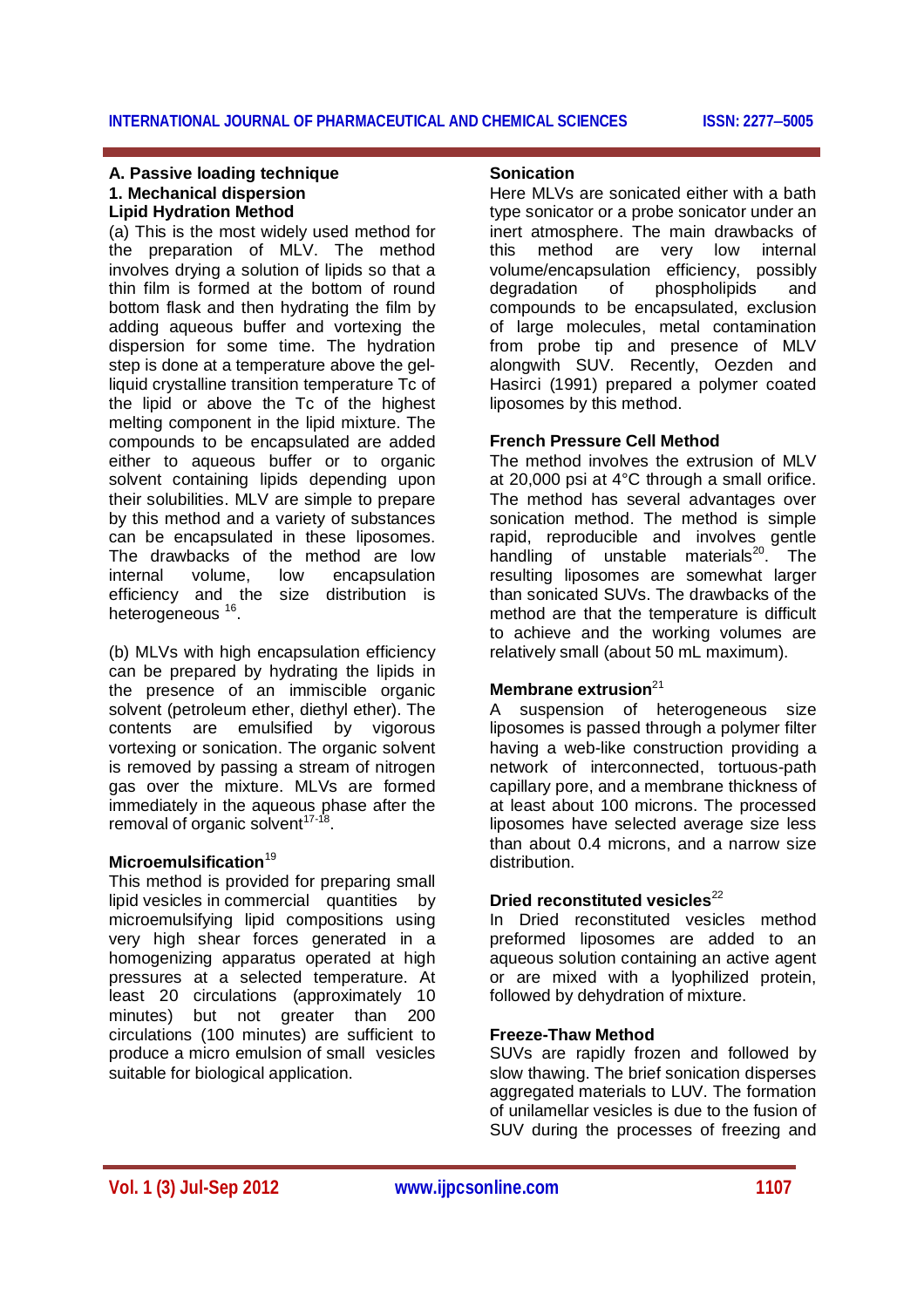or thawing $^{23\text{-}25}$ . This type of fusion is strongly inhibited by increasing the ionic strength of the medium and by increasing the phospholipid concentration. The encapsulation efficiencies from 20 to 30% were obtained $^{23}$ .

#### **2. Solvent dispersion Ethanol Injection Method**

A lipid solution of ethanol is rapidly injected to a vast excess of buffer. The MLVs are immediately formed. The drawbacks of the are that the population is heterogeneous (30-110 nm), liposomes are very dilute, it is difficult to remove all ethanol because it forms azeotrope with water and the possibility of various biologically active macromolecules to inactivation in the presence of even low amounts of ethanol<sup>26</sup>.

#### **Ether Infusion Method**

A solution of lipids dissolved in diethyl ether or ether/methanol mixture is slowly injected to an aqueous solution of the material to be encapsulated at 55-65°C or under reduced pressure. The subsequent removal of ether under vacuum leads to the formation of liposomes. The main drawbacks of the method are that the population is heterogeneous (70-190 nm) and the exposure of compounds to be encapsulated to organic solvents or high temperature<sup>27-28</sup>.

## **Double emulsification**29-31

In this process, an active ingredient is first dissolved in an aqueous phase (w1) which is then emulsified in an organic solvent of a polymer to make a primary w1/o emulsion. This primary emulsion is further mixed in an emulsifier-containing aqueous solution (w2) to make a w1/o/w2 double emulsion. The removal of the solvent leaves microspheres in the aqueous continuous phase, making it possible to collect them by filtering or centrifuging.

#### **Reverse-phase evaporation**

In this method, several phospholipids (pure/mixed with cholesterol) can be used. The lipid mixture is added to a round bottom flask and the solvent is removed under reduced pressure by a rotary evaporator. The system is purged with nitrogen and the lipids are re-dissolved in the organic phase. This is the phase that the reverse phase vesicles will form. Diethyl ether and isopropyl ether are the usual solvents of choice.

After the lipids are re-dissolved in this phase the aqueous phase (contains compound to be encapsulated) is added. The system is kept under continuous nitrogen and the twophase system is sonicated until the mixture becomes a clear one-phase dispersion. The mixture is then placed on the rotary evaporator and the organic solvent removed until a gel is formed. Non-encapsulated material is removed. The resulting liposomes are called reverse-phase evaporation vesicles (REV). The large<br>unilamellar and oligolamellar vesicles oligolamellar vesicles formed have the ability to encapsulate large macromolecular vesicles with high efficiency<sup>32</sup>.

#### **3. Detergent removal**

The detergents at their critical micelles concentrations have been used to solubilize lipids. As the detergent is removed the micelles become progressively richer in phospholipid and finally combine to form LUVs. The detergents were removed by dialysis<sup>33-35</sup>. The advantages of detergent dialysis method are excellent reproducibility and production of liposome populations which are homogenous in size. The main drawback of the method is the retention of traces of detergent(s) within the liposomes.

#### **B. Active loading technique Proliposome**

In Proliposome, lipid and drug are coated onto a soluble carrier to form free-flowing granular material which on hydration forms an isotonic liposomal suspension. The proliposome approach may provide an opportunity for cost-effective large scale manufacture of liposomes containing particularly lipophilic drugs.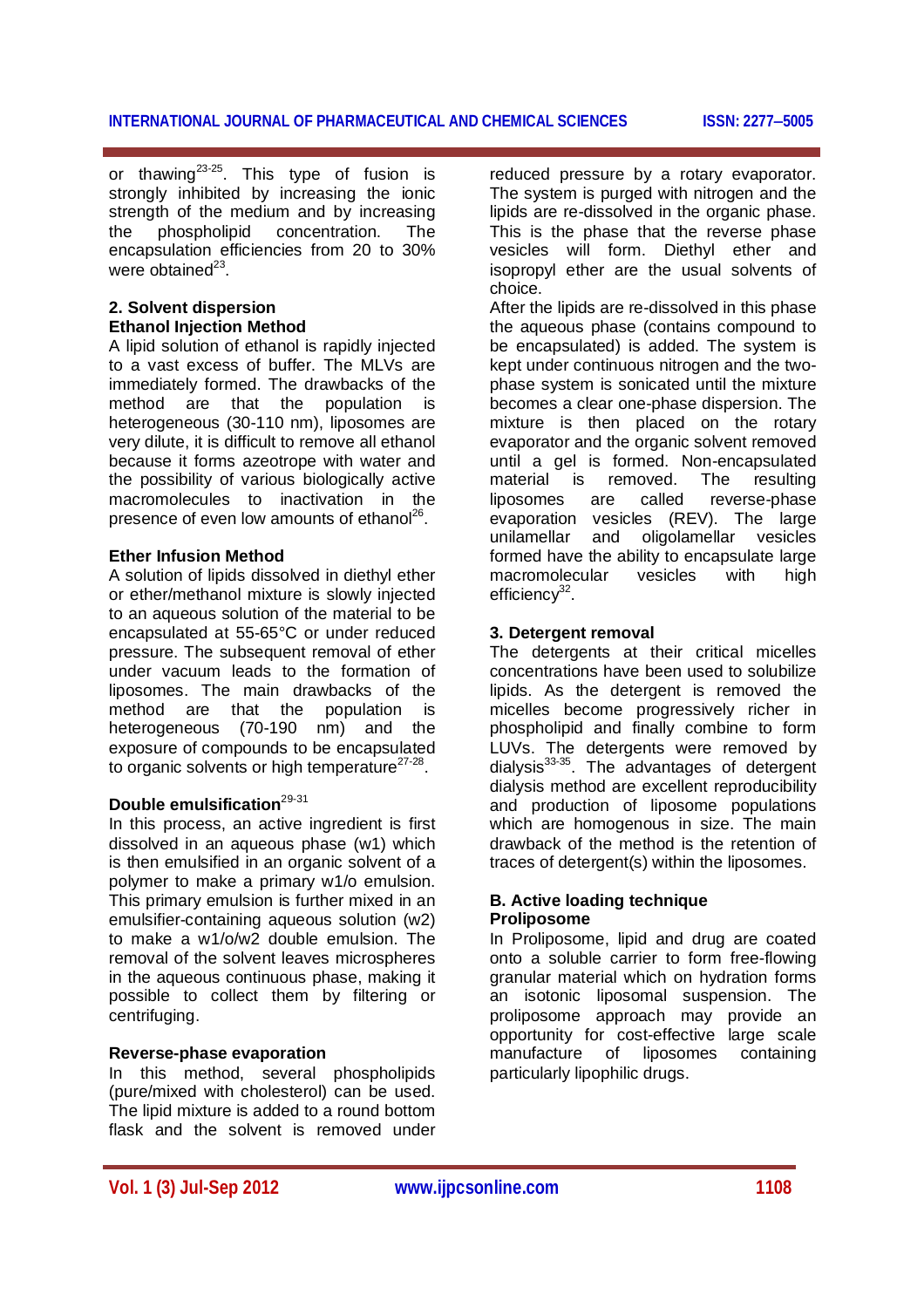#### **Lyophilization**

Freeze-drying (lyophilization) involves the removal of water from products in the frozen state at extremely low pressures. The process is generally used to dry products that Riaz 75 are thermo labile and would be destroyed by heat-drying. The technique has a great potential as a method to solve long term stability problems with respect to liposomal stability. It is exposed that leakage of entrapped materials may take place during the process of freeze- drying and on reconstitution.

#### **CHARACTERIZATION OF LIPOSOMES36-38**

Liposome prepared by one of the preceding method must be characterized. The most important parameters of liposome characterization include visual appearance, turbidity, size distribution, lamellarity, concentration, composition, presence of degradation products, and stability. The behavior of liposomes in both physical and biological system is governed by these factors; therefore liposomes are characterized for physical attributes and chemical compositions.

| <b>Characterization parameters</b> | <b>Analysis for</b>                | Analytical methods/instrumentation        |  |  |
|------------------------------------|------------------------------------|-------------------------------------------|--|--|
| <b>Chemical characterization</b>   |                                    |                                           |  |  |
| Concentration                      | Phospholipid                       | Barlett/Stewart assay, HPLC               |  |  |
|                                    | Cholestrol                         | Cholestrol oxidase assay, HPLC            |  |  |
|                                    | Drug                               | Method as in individual monograph         |  |  |
| Phospholipid                       | Peroxidation                       | UV absorbance, TBA, iodometric, GLC       |  |  |
|                                    | <b>Hydrolysis</b>                  | HPLC, TLC, Fatty Acid Conc.               |  |  |
| Cholestrol auto-oxidation          |                                    | HPLC, TLC                                 |  |  |
| Anti-oxidant degradation           |                                    | HPLC, TLC                                 |  |  |
| рH                                 |                                    | pH meter                                  |  |  |
| Osmolarity                         |                                    | Osmometer                                 |  |  |
| <b>Physical Characterization</b>   |                                    |                                           |  |  |
| Vesicle(Size & Surface morphology, |                                    | Freeze<br>electron<br>TEM.<br>fracture    |  |  |
| Size distribution)                 |                                    | microscopy                                |  |  |
|                                    |                                    | DLS, Zetasizer, TEM, PCR, gel permeation, |  |  |
|                                    |                                    | exclusion                                 |  |  |
| Surface charge                     |                                    | Free flow electrophoresis                 |  |  |
| Electric surface potential &pH     |                                    | Zeta potential measurement,<br>рH         |  |  |
|                                    |                                    | probes                                    |  |  |
| Lamellarity                        |                                    |                                           |  |  |
|                                    |                                    | SAXS, NMR, Freeze fracture EM             |  |  |
| Phase behavior                     |                                    | Freeze fracture EM, DSC                   |  |  |
| % Entrapment Efficiency            |                                    | Minicolumn<br>centrifugation,<br>qel      |  |  |
|                                    |                                    | exclusion, ion exachange, protamine       |  |  |
|                                    |                                    | aggregation, radiolabelling               |  |  |
| Drug release                       |                                    | Diffusion                                 |  |  |
|                                    | <b>Biological characterization</b> |                                           |  |  |
| Sterility                          |                                    | Aerobic or anaerobic cultures             |  |  |
| Pyrogenicity                       |                                    | <b>LAL</b> test                           |  |  |
| Animal toxicity                    |                                    | Monitoring<br>survival<br>rates,          |  |  |
|                                    |                                    | Histopathology                            |  |  |

#### **Liposome characterization<sup>39</sup>**

### **1. Visual Appearance**

Liposome suspension can range from translucent to milky, depending on the composition and particle size. If the turbidity has a bluish shade this means that particles in the sample are homogeneous; a flat, gray color indicates that presence of a

nonliposomal dispersion and is most likely a disperse inverse hexagonal phase or dispersed microcrystallites. An optical microscope (phase contrast) can detect liposome> 0.3 μm and contamination with larger particles.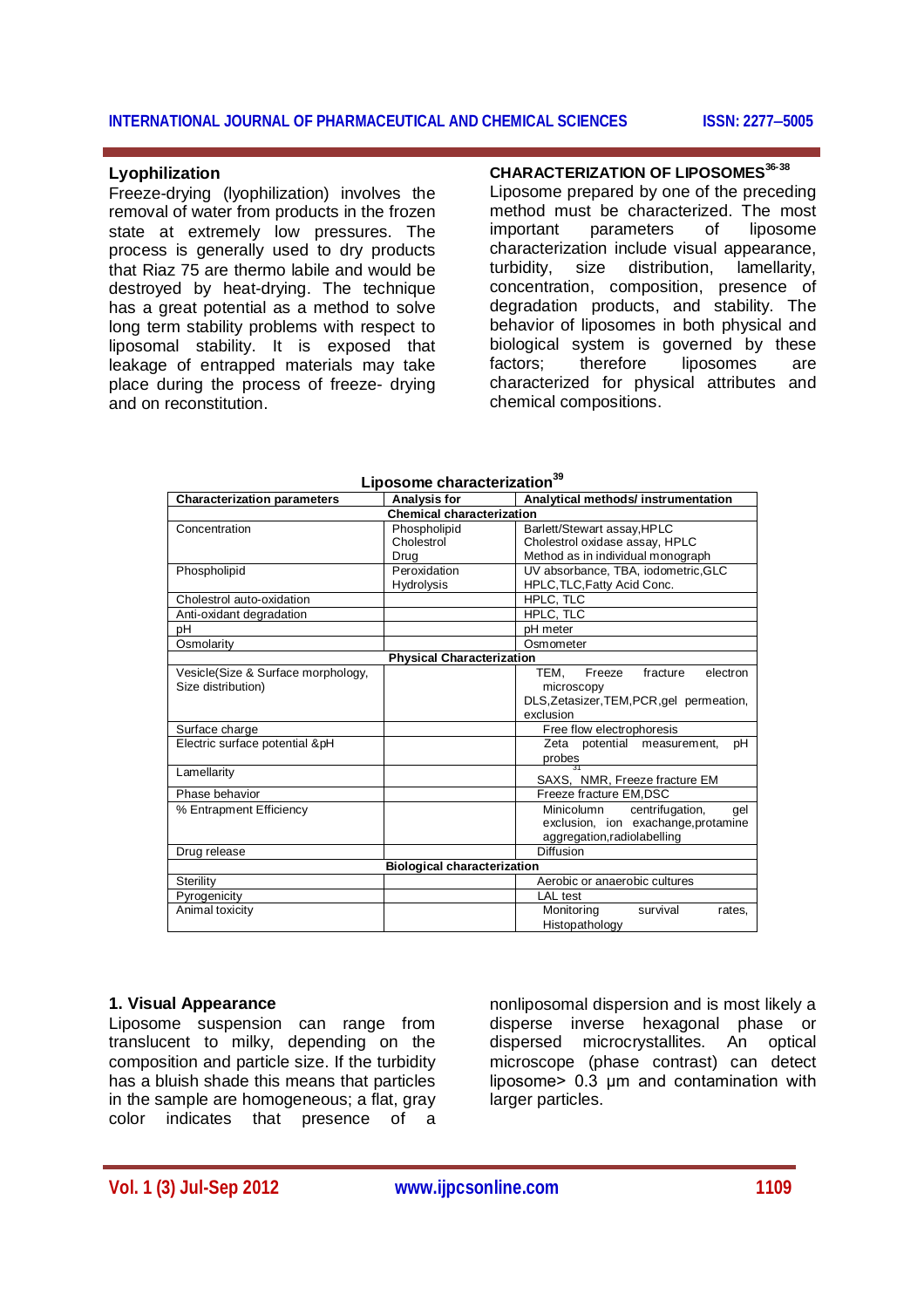#### **2. Determination of Liposomal Size Distribution**

Size distribution is normally measured by dynamic light scattering. This method is reliable for liposomes with relatively homogeneous size distribution. A simple but powerful method is gel exclusion chromatography, in which a truly hydrodynamic radius can be detected. Sephacryl-S100 can separate liposome in size range of 30-300nm. Sepharose -4B and -2B columns can separate SUV from micelles.

#### **3. Determination of Lamillarity**

The lamellarity of liposomes is measured by electron microscopy or by spectroscopic techniques. Most frequently the nuclear magnetic resonance spectrum of liposome is recorded with and without the addition of a paramagnetic agent that shifts or bleaches the signal of the observed nuclei on the outer surface of liposome. Encapsulation efficiency is measured by encapsulating a hydrophilic marker

#### **4. Liposome Stability**

Liposome stability is a complex issue, and consists of physical, chemical, and biological stability. In the pharmaceutical industry and in drug delivery, shelf life stability is also important. Physical stability indicates mostly the constancy of the size and the ratio of lipid to active agent. The cationic liposomes can be stable at 4°C for a long period of time, if properly sterilized. The chemical instability mainly concerns two degradation pathways, oxidative and hydrolytic. Oxidation of phospholipids in liposomes mainly takes place in unsaturated fatty acyl chain-carrying phosphlipids. These chains are oxidised via a free radical chain mechanism in the absence of<br>particular oxidants. Storage at low oxidants. Storage at temperatures and protection from light and oxygen will reduce the chance of oxidation.

Further protection could be enhanced with the addition of antioxidants such as  $\alpha$ tocopherol and butyl hydroxy toluene. Working under nitrogen or argon also minimises the oxidation of lipids during preparation. The hydrolysis of ester bonds can also be reduced by optimising the pH, temperature, ionic strength, chain length and head group and the amount of cholesterol incorporated into the bilayer $40$ There are many aspects to physical instability. Stabilisation may be achieved by careful selection of the bilayer components, for example cholesterol is added to permeable bilayers to decrease leakage rates <sup>41</sup>**.** Physical stability study is performed to investigate the leak out of the drug from liposome during storage.

#### **5. Entrapped Volume**

The entrapped volume of a population of liposome (in μL/ mg phospholipid) can often be deduced from measurements of the total quantity of solute entrapped inside liposome assuring that the concentration of solute in the aqueous medium inside liposomes is the same after separation from unentrapped material. For example, in two phase method of preparation, water can be lost from the internal compartment during the drying down step to remove organic solvent.

#### **%Entrapment efficiency = Entrapped drug (mg) ×100 Total Drug Added (mg)**

#### **6. Surface Charge**

Liposomes are usually prepared using charge imparting constituting lipids and hence it is imparting to study the charge on the vesicle surface. In general two methods are used to assess

the charge, namely free flow electrophoresis and zeta potential measurement. From the mobility of the liposomal dispersion in a suitable buffer, the surface charge on the vesicles.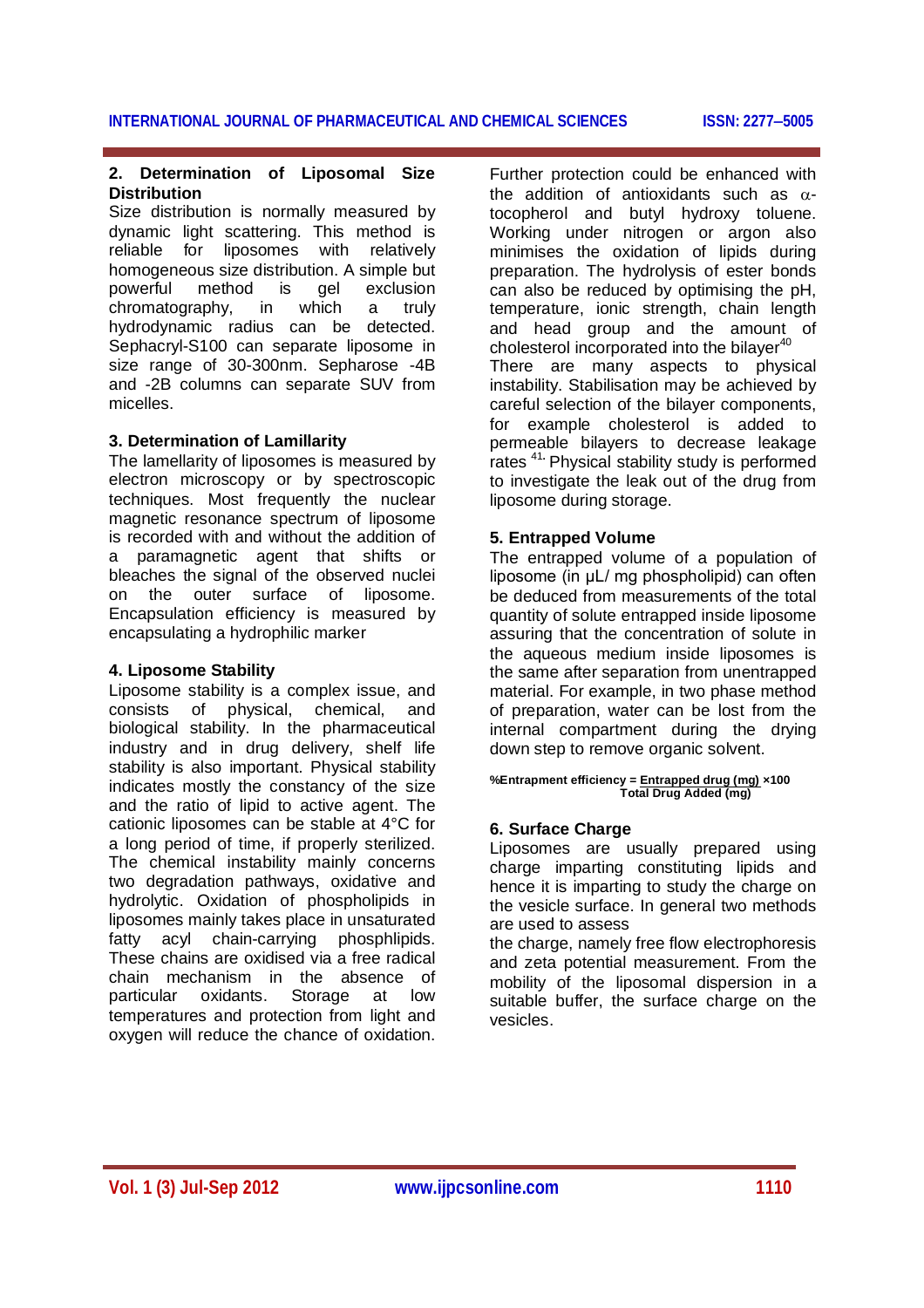| <b>Various Marketed Formulations</b><br>of Liposomes Product | Drug                       | Company                            |  |  |
|--------------------------------------------------------------|----------------------------|------------------------------------|--|--|
| Ambisome                                                     | Amphotericin B             | NeXstar Pharmaceuticals, Inc., CO  |  |  |
| TM<br>Abelcet                                                | Amphotericin B             | The Liposome Company, NJ           |  |  |
| TM<br>Amphocil                                               | Amphotericin B             | Sequus Pharmaceuticals, Inc., C.A. |  |  |
| Doxil                                                        | Doxorubicin                | Sequus Pharmaceuticals, Inc., C.A. |  |  |
| TM<br>DaunoXome                                              | Daunorubicin               | NeXstar Pharmaceuticals, Inc., CO  |  |  |
| ΤМ<br>MiKasome                                               | Amikacin                   | NeXstar Pharmaceuticals, Inc., CO  |  |  |
| TМ<br>DC <sub>99</sub>                                       | Doxorubicin                | Liposome Co., NJ, USA              |  |  |
| TM<br>Epaxel                                                 | <b>Hepatitis A Vaccine</b> | Swiss Serum Institute, Switzerland |  |  |
| ТM<br>ELA-Max                                                | Lidocaine                  | Biozone Labs, CA, USA              |  |  |

#### **MARKETED FORMULATIONS**

#### **APPLICATIONS**

- $\bullet$ Liposomes are used as a model, tool, or reagent in the basic studies of cell interactions, recognition processes, and of the mode of action of certain substances $42$
- Improved solubility of lipophilic and amphiphilic drugs. This is possible due to precipitation of the drug or gel formation inside the liposome with appropriate substances encapsulated.<sup>43</sup>
- Passive targeting to the cells of the immune system, especially cells of the mononuclear phagocytic system (in older literature reticuloendothelial system). Examples are antimonials, Amphotericin B, porphyrins and also vaccines, immunomodulators or (immuno) suppressor.
- Sustained release system of systemically or locally administered liposomes. Site-avoidance mechanism: liposomes do not dispose in certain organs, such as heart, kidneys, brain, and nervous system and this reduces cardio-, nephro-, and neurotoxicity.
- Site specific targeting: in certain cases liposomes with surface attached ligands can bind to target cells ('key and lock' mechanism).
- Improved penetration into tissues, especially in the case of dermally applied liposomal dosage forms.
- liposome encapsulation prevents accumulation of drug in organs and drastically reduces toxicity<sup>4</sup>
- Natural toxins induce strong macrophage response which results in macrophage activation. This can be duplicated and improved by the use of liposomes because small molecules with immunogenic properties (haptens) cannot induce immune response without being attached to a larger particle. Activation of macrophages was proven useful in the treatment of viral, bacterial, and fungal infections as well. Activating factors such as cytokines and lymphokines, including interferon are attached $45$
- Small liposomes composed of lipids with long and saturated hydrocarbon chains in mixtures with cholesterol were shown to accumulate at the sites of inflammations. Such liposomes were used for diagnostic  $p$ urposes $46$
- Long circulation times significantly, i.e. 200-fold, increased the area under curve of drug concentration vs. time and accumulation in various tumours was proportional to the liposome circulation time $47$
- After preliminary studies in which liposome systems were optimized the cheese ripening times can be shortened by  $30-50\%$ <sup>48</sup>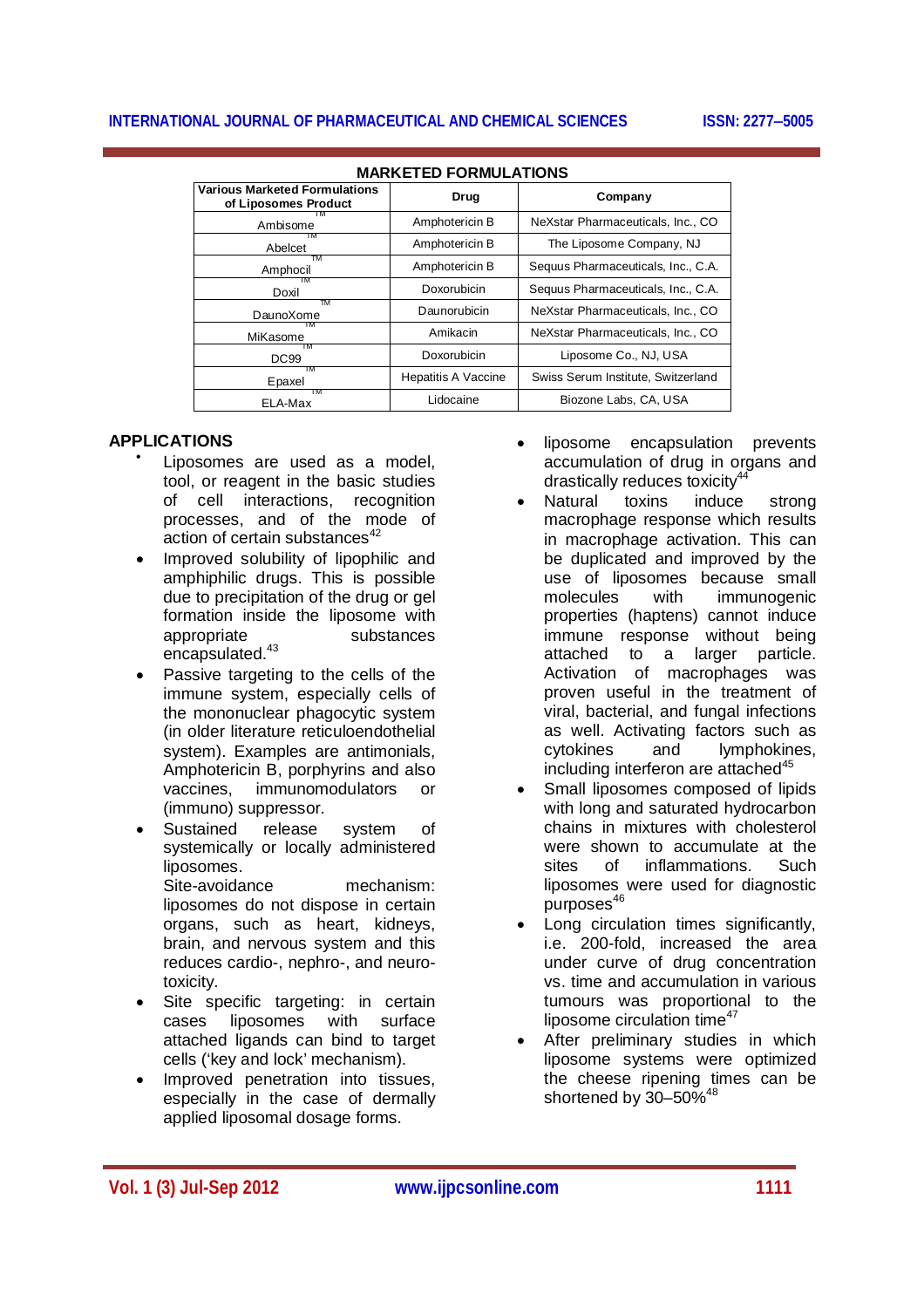Due to the surfactant action liposomes also improve the coagulation and sinking of oil spread on the water surface or its cleaning up with floating booms $49$ 

#### **CONCLUSION**

After many years of search liposomes are considered as a good drug delivery vehicle with general applications. Liposomes are considered as better targeter of the drug at appropriate tissue destination by incorporating the drug into liposomes, which is widely accepted by researchers because liposomes are unique drug delivery system which can be administrated orally. parenterally and topically and thus can be used in controlling and targeting drug delivery. Liposomes are used in sustain release, diagnostic purpose, intracellular delivery systems for proteins/peptides, antisense molecules, ribozymes and DNA.

#### **REFERENCES**

- 1. Grubber SM. Liposome Biophysics Therapeutics, Marcel Dekker: New York. 1987.
- 2. Bangham AD, Standish MM and Watkens JC. Diffusion of univalent ions across the lamellae of swollen phospholipids. J Mol Biol. 1965:13:238.
- 3. Bangham AD. Liposomes in Biological Systems, John Wiley and Sons: Chichester. 1980.
- 4. Bangham AD and Horne RW. Negative staining of phospholipids and their structural modification by surface-active agents as observed in the electron microscope. J Mol Bio. 1964:8:660-668.
- 5. Uchegbu IF and Vyas SP. Non-ionic surfactant based vesicles (niosomes) in drug delivery. Int J Pharm. 1998:172:33- 70.
- 6. Lasic DD. On the thermodynamic stability of liposomes. J Colloid Interface Sci. 1990:140:302-304.
- 7. Jayakrishnan and Latha A. Controlled and Novel Drug Delivery. B.S. Pub: New Delhi, 1997.
- 8. Mohammad Riaz. Pakistan Journal of Pharmaceutical Sciences. 1996:19(1):65-77.
- 9. Storm G and Crommelin DJA. Liposomes: quo vadis, Pharmaceutical Science & Technology Today. 1998:1:19–31.
- 10. Hope MY, Bally MB and Mayer LD. Generation of multilamellar and unilamellar pho- pholipid vesicles Chem. Phys Lipids. 1986:40:89-107.
- 11. Wen AH, Choi MK and Kim DD. Formulation of Liposome for topical Delivery of Arbutin. Arch Pharm Res. 2006:29(12):1187-1192.
- 12. Lasic DD. On the thermodynamic stability of liposomes. J Colloid Interface Sci. 1990:140:302-304.
- 13. Mayer LD, Hope MJ, Cullis PR and Janoff AS. Solute distributions and trapping efficiencies observed in freezethawed multilmellar vesicles. Biochim Biophys Acta. 1985:817:193-196.
- 14. Vyas SP and Khar RK. Targeted And Controlled Drug Delivery: Novel Carrier Systems. Edition 1, CBS Publishers & Distributor, New Delhi. 2006:421-427.
- 15. Riaz M. Liposome preparation method. Pakistan Journal of Pharmaceutical Sciences. 1996:1:65-77.
- 16. Bangham AD, Hill MW and Miller NGA. Methods in Membrane Biology (Korn A.N.D., ed.) Plenum N.Y. 1974:1:l.
- 17. Papahadjopoulos D and Watkins JC. Biochim Biophys Acta. 1978:135:639.
- 18. Gruner SM, Leak RP, Janoff S and Ostro MJ. Biochemistry, 1985:24:2833.
- 19. Friese J. Liposome technology. (Gregeriadis G, ed) CRC Press, Florida. 1984:1:131.
- 20. Hamilton RL and Guo LSS. Liposome Technology (Gregoriadis G. ed.) CRC Press, Florida. 1984:1:37.
- 21. Gamble, United States Patent. Patent Number: 4,753,788. Date of Patent: Jun. 28,1988.
- 22. Morano et al. United States Patent. Patent Number: 4,927,637. Date of Patent: May 22,1990.
- 23. Pick U. Arch Biochem Biophys. 1981:212:186-194.